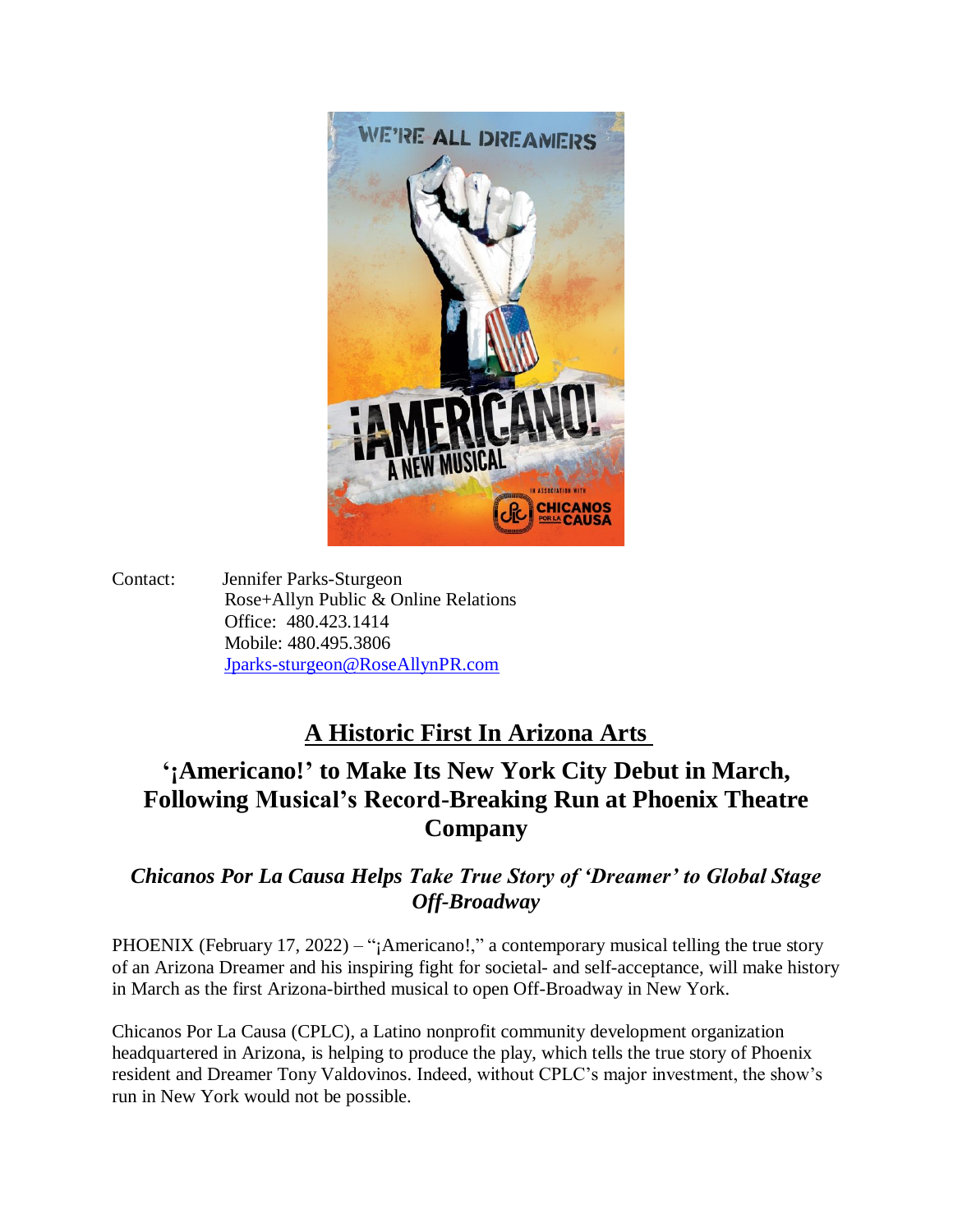"¡Americano!" will open in New York City beginning with its first preview on March 31<sup>st</sup> at New World Stages, next to Jersey Boys. The official Opening Night will be Thursday, April 21<sup>st</sup>. The musical is currently scheduled for a limited 12-week run through June 19<sup>th</sup>, 2022.



Inspired to join the Marines after the 9/11 attacks, Valdovinos, a graduate of Phoenix's Camelback High School, tried to enlist on his 18th birthday, only to find out a secret his parents never told him: He is a "Dreamer" – an undocumented immigrant brought to United States from Colima, Mexico when he was just 2 years old.

Due to his immigration status, his enlistment was denied. His dream might have been crushed, but Valdovinos never accepted defeat. He helped inspire a political awakening among Arizona's rising and young Latino electorate, playing a leading role in electing a Marine to U.S. Congress.

With a unique sound by Ameri-Chicana singer-songwriter Carrie Rodriguez and exuberant choreography by Sergio Mejia, "¡Americano!" set box office records for an original musical during its four-week run during The Phoenix Theatre Company's 100<sup>th</sup> anniversary season early in 2020, concluding with 10 straight sell-out shows.

The road to New York began in September 2021 when the production's Tony Award-winning Executive Consultant Ken Davenport learned that the Shubert Organization, one of the world's most prominent theatre owners and producers, was offering the show a spot next to *Jersey Boys* in Spring 2022.

Believing "¡Americano!" a quintessentially American story that deserves the global exposure and amplification of a New York stage, the show's Lead Producer, Conceiver and Valley resident Jason Rose, mobilized numerous business and political leaders in Arizona and New York to invest in the show.

A landmark partnership was forged with Chicanos Por La Causa (CPLC), a social justice organization founded in 1969 to confront the oppression facing Latinos in Phoenix as part of the civil rights movement led by Cesar Chavez. CPLC became the show's leading investor, a strategic decision rooted on the opportunity to bring the story of Dreamers to new audiences and encourage them to take action to bring about long-overdue policy change.

In recent years, CPLC has countered the heightened anti-immigrant rhetoric in Arizona by helping Dreamers pay for their college education after a voter-approved proposition blocked their access to in-state tuition and covering the cost of their DACA applications. In addition, CPLC has advocated in boardrooms, courtrooms, public forums, newsrooms, and alongside local and national strategic partners to seek a legislative solution for Dreamers, who are viewed as assets across the political spectrum and by business leaders alike yet are still denied basic citizen rights and protections.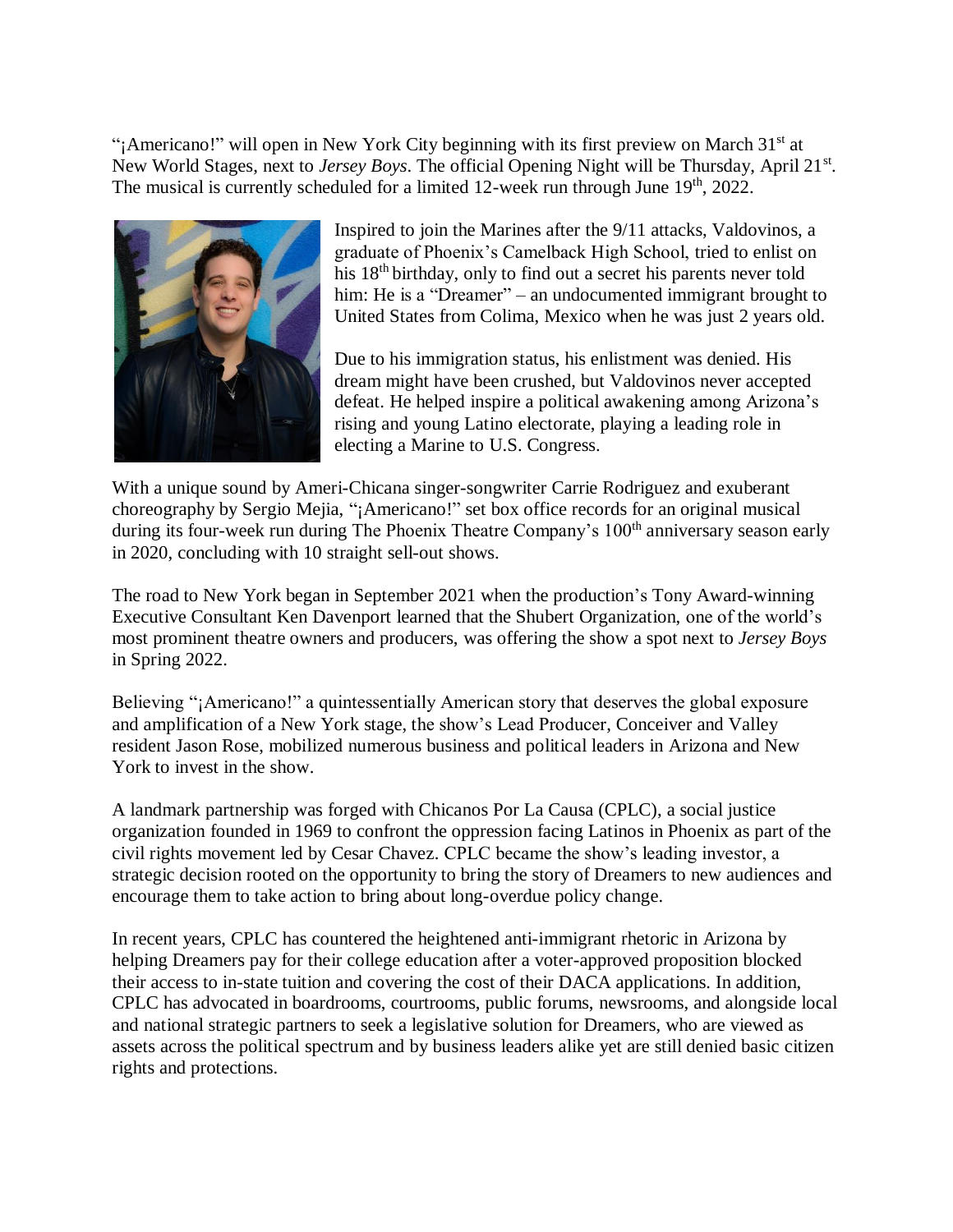CPLC's investment in "¡Americano!" is an extension of that mission for empowered lives, said David Adame, President and CEO of CPLC, which has programs and operations in Arizona, Nevada, New Mexico, Texas and California.

"We were drawn to the ethic of this show, the promise of it having already succeeded before 10,000 people in Phoenix and the national statement we can help make for our communities, our state and this history making piece of Arizona art that features a cast that is 100% Latino," Adame said.



He also noted Arizona's November vote to re-establish in-state tuition for Dreamers such as Valdovinos as important to the group's investment. CPLC and its sister advocacy group, CPLC Action Fund, are supporting passage of the ballot measure.

If the play is proof of anything, it's that the dream for all Dreamers is within reach. "How crazy is life?" asked Valdovinos. "Think about getting a call out of the blue to do a musical on your life and then several years later there will be billboards in Times Square promoting your premiere there?"



"¡Americano!" will occupy one of New York City's three 499-seat theaters, only one seat shy of the 500 seats that define a Broadway theater.

"I have been working my whole life towards this moment. Now it's here," said Michael Barnard, the long-time Artistic Director of The Phoenix Theatre Company who also is the show's Director and Co-Author along with Jonathan Rosenberg and Fernanda Santos.

"I can't believe what started out with a chance conversation with Jason Rose in April 2015 at a wedding has now led us with so many twists and turns to a dream, about a Dreamer, about to come true in New York City. I couldn't be prouder of our team and our state," Barnard said.

The ride for Rodriguez has been no less wild. She was tapped for "¡Americano!" despite never having written a musical. Barnard said her fresh eyes and passion for the story are what enable the show's unique sound.

"I have never worked harder on something in my professional life. The show was beautiful and powerful in Phoenix. It's only become more so since," Rodriguez said, adding it was one of the



great honors of her life to bring to life one of the most important stories of our time.